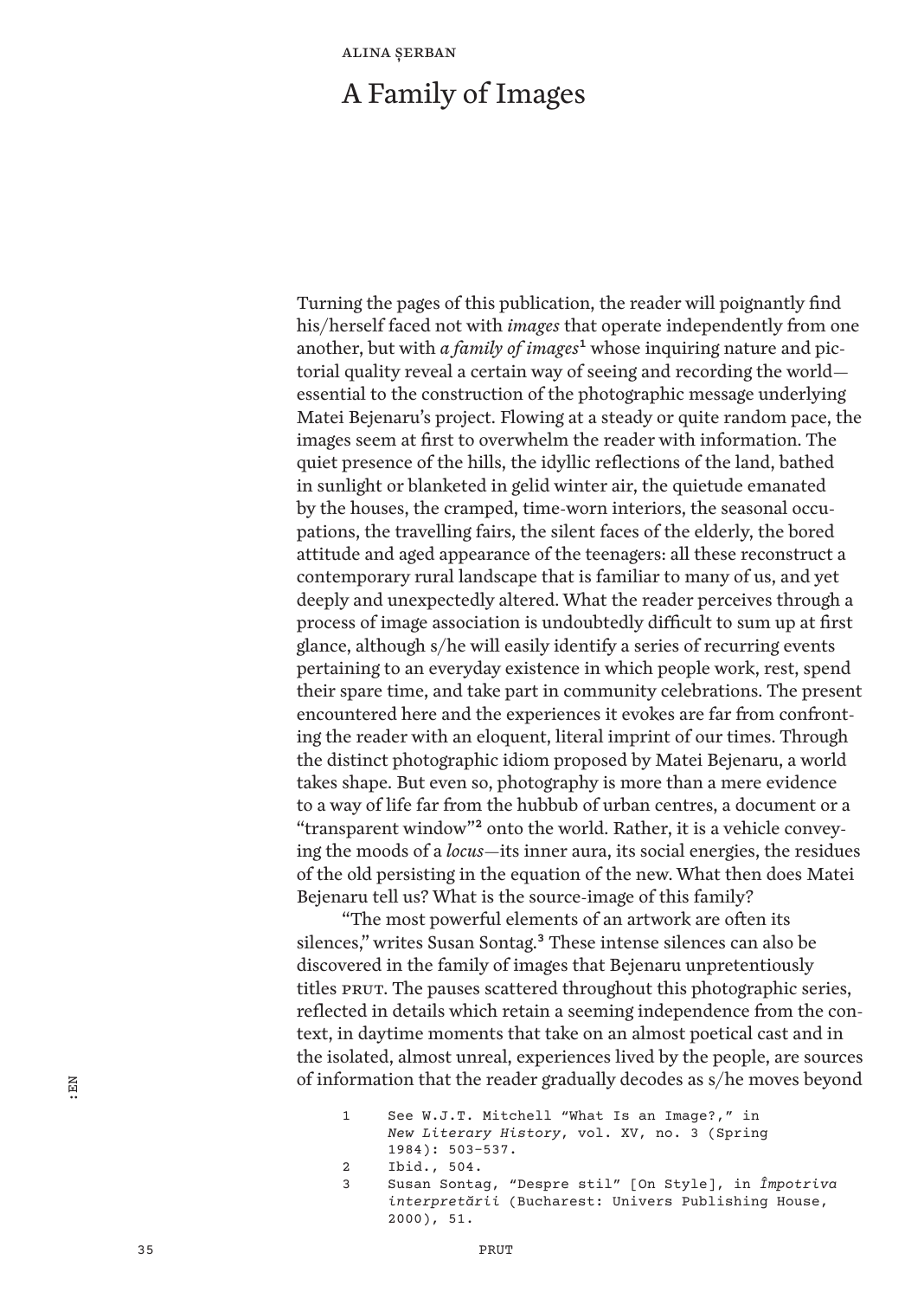the naturalism of representation and comes to understand the artist's personal choices. Once they have been revealed to the viewer's gaze, they directly explain the genuine subject of the photographs. Having moved beyond our immediate impression, we notice how Bejenaru focuses his attention on one region only, taking one single landmark: the Prut River. The Prut River and its neighbouring area become the core of a painstaking visual cartography of the rural world, initiated by artist in 2011, which year after year has accumulated dozens of negatives. Much like a *family*, only when taken together do they project the main concerns of an important part of Romanian society since its accession to the European Union. The insistence shown by the artist in reading certain fragments of daily life, the seriousness with which he approaches the reality of the small hamlets and villages strung along the Romanian side of the river, his total involvement in acquiring knowledge about the social transformations taking place in people's everyday lives, as well as the decency he shows in his interactions with them, are indicative of the twofold regimen of the project undertaken by Matei Bejenaru.

On the one hand, PRUT is a personal, internalised foray into a world shaken by the syncopated modernisation of recent years, by the bracketing, against the troubled backdrop of post-communist Romania, of an entire social class that has remained faithful to its *locus*, but which has found itself underrepresented, left to find its own forms of adaptation and instruments of survival. Thus, PRUT intuitively traces the recent histories of a *locus***<sup>4</sup>** and, by extension, the late history of social thinking in the Romanian space. Page after page, the images depict phenomena and routines of daily life and material culture typical of communities from the Prut area, explaining how they have been able to negotiate their position under the pressure of the new economic and social mechanisms of the neoliberal order. On the other hand, the PRUT project functions like field research, with a very thin line separating art from anthropology. This is probably why the type of text proposed by this photographic discourse cannot be overlooked. And this is because each of the photographs of the PRUT series, in which we contemplate the premises of this underpopulated world, marked by precariousness and (in)adaptation to the aggressive demands of the global (labour) market, imply an anthropological gaze. Here, the camera is directed toward both people and the space they cohabit. The compositional rigour, the pictorial intensity of the light, the sense of distance and closeness to the subject, as well as the documentary quality of the representation, all converge to anchor a number of specific traits in a specific territory. People, farmsteads, roads, agricultural plots neatly follow upon one another. With every trip that Bejenaru takes, the territory is observed and photographed; with every return to the territory, it is rediscovered and re-photographed. People, farmsteads, roads, agricultural plots—stuck in time or changed. In some villages or communes, the local customs appear to operate according to a different rhythm from one year to another. Houses disappear; new ones are built. The muddy country roads of yesterday have been asphalted in

4 Ernest Bernea, *Spaţiu, timp și cauzalitate la poporul român* [Space, Time and Causality for the Romanian People] (Bucharest: Humanitas Publishing House, 2006).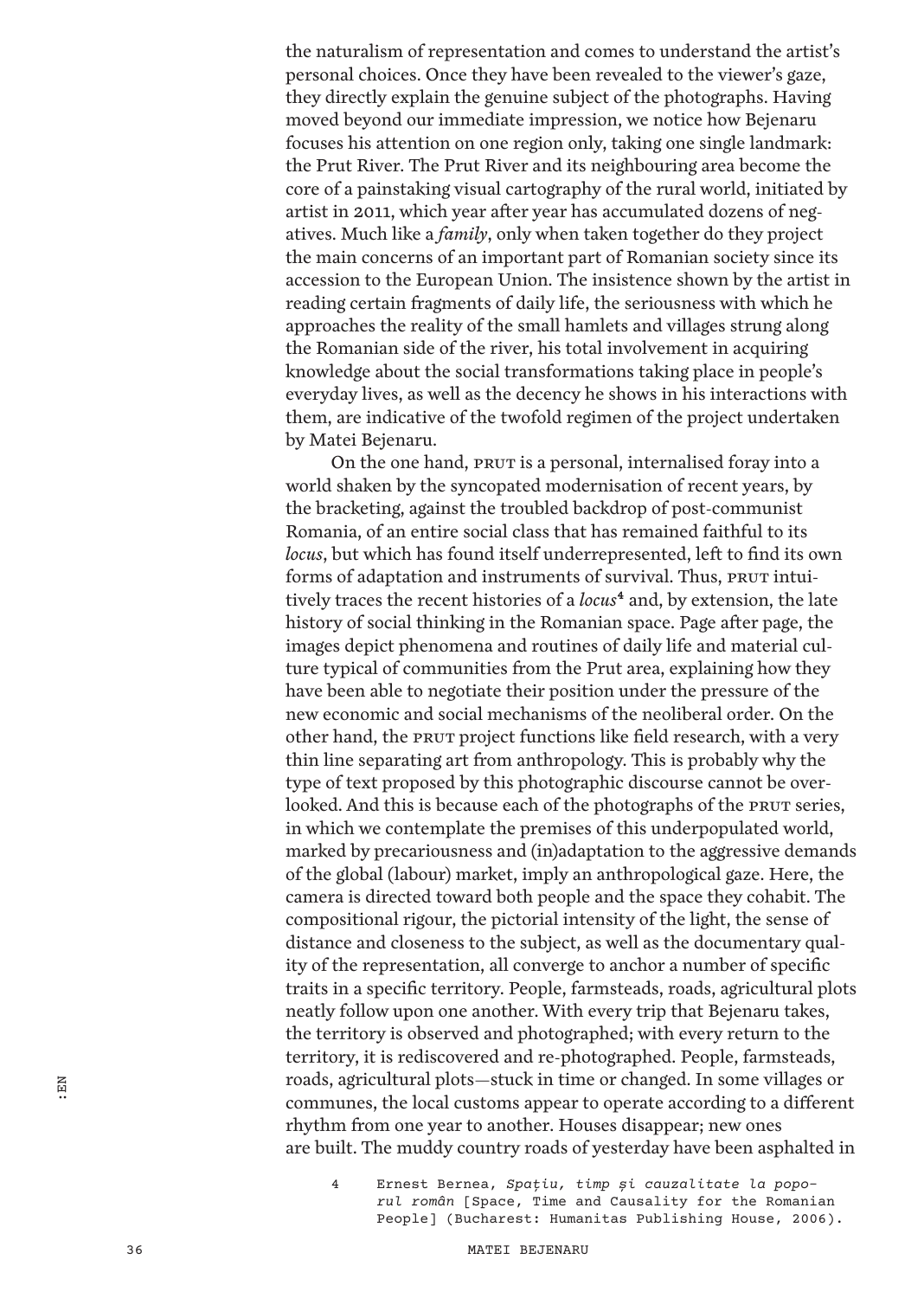the meantime thanks to E.U. funding programmes. People, too, respond to the unpredictable and to economic choices. The young have chosen to go abroad to work; the elderly, left behind in the city, have chosen to return to their parents' homes in the countryside. However, most of the time, the photographs confront us with a feeling of de-temporalisation, due to the failure of (past and present) political doctrines, and to the reshaping of the social horizon of expectations. For this reason, the nature of the relations established within this universe is mainly governed by economic factors. In PRUT series, constant reference is made to (physical) labour, to the mobility of those who work, to the circumstances in which labour is carried out and to the obstacles it entails.

This way of looking at the territory, of reconstructing it, consolidates a trend in photography which is not so much inclusive, as selective: rather than reiterating the immediate reality, it augments moments, expressions, moods, gestures, whose rhetoric is so familiar that they escape the eye. With Matei Bejenaru, the politics of photography and implicitly his specific way of looking underline an engaged content that rejects aestheticisation, and which instead historicises the image, locating it inside a collective narrative and culture. The world of PRUT is not that of an "abstract humanity,"**<sup>5</sup>** rather it is the world of precarious communities whose way of thinking and (re)acting reveals the uncertain relationship between old experiences and new expectations, between the old historical logic and the new. In other words, the rural in which Bejenaru is interested is one of paradoxes, where the twisted patterns of the post-communist transition and the cynical forms of the free market meet. In this respect, the five distinct categories, selected by the artist as sub-chapters of his research—Territory, Habitation, Economy, People and Daily Life—paint a valid picture of the Romanian rural world, despite the fact that it is confined to this one particular area. Adjoined to them are the artist's factual or contextual notes, consciously refusing to comment on the image in terms of good or bad. They set forth the meanings of the human actions and encourage us to imagine what lies beyond the photographic frame. But even so, such a stance does not restrict the rationale of this project to the establishment of a photographic archive, susceptible to becoming a source for a future research into mentalities and behavioural patterns in this part of the country, although a number of themes laid claim to by the social sciences do tend to accumulate. The process is different. Matei Bejenaru is not involved in any sociological campaign, unlike photographers such as Iosif Berman or Aurel Bauh. His narrative is not linear, organised according to a sociological scale or a repertoire of themes. For the time being, he is a loner. In his case, the act of taking photographs is simultaneously a method and a point of view, as well as a way of validating his intuitions and of granting this world its due respect. For Bejenaru, taking photographs is a social act. Above and beyond the pictorial vision of the representation and the poetic mood springing from the analogic quality of the photographic film, there is a certain common meaning to this *family of images*: a social meaning,

5 Allan Sekula, "On the Invention of Photographic Meaning," in Vicki Goldberg, ed., *Photography in Print* (New Mexico: University of New Mexico Press, 1988), 473.